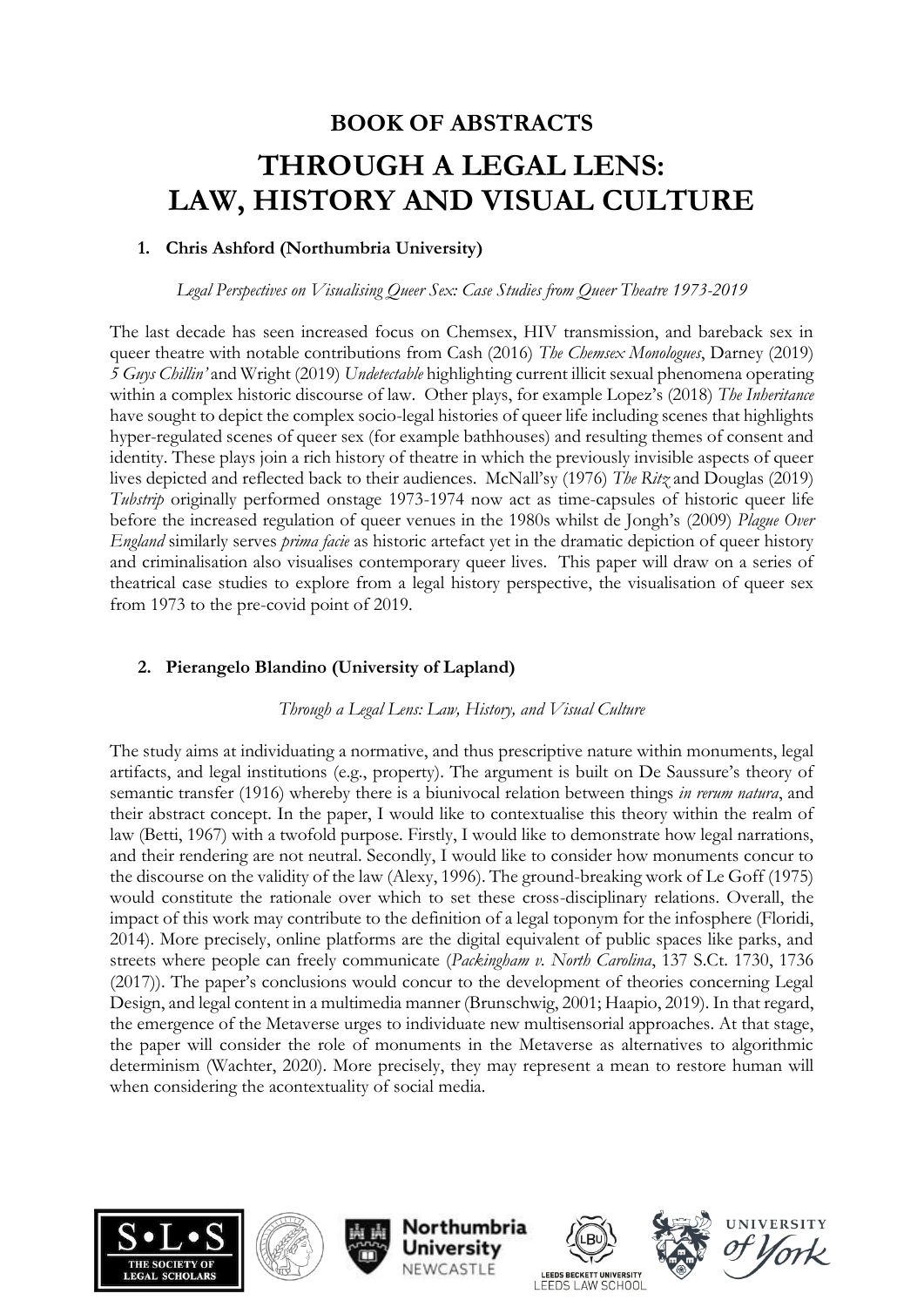#### **3. Elena Cooper (University of Glasgow)**

#### *Art, Copyright and Justice in the Nineteenth Century: Connecting Abraham Solomon's 'Waiting for the Verdict' and 'Not Guilty' (1857) to* Graves' Case *(1869)*

This paper will analyse the intersection of law and visual culture by reference to two nineteenth century paintings by Abraham Solomon (1824-1862): *Waiting for the Verdict* (1857) *and Not Guilty (the Acquittal)* (1857), today in the collection of Tate Britain. The paintings are well-known images of the Victorian legal trial process. To date, scholars have considered *Waiting for the Verdict* and *Not Guilty* as illustrations of the relationship between gender and the nineteenth century legal process and as examples of images of justice which enjoyed widespread public popularity in the nineteenth century. This paper will explore a different dimension to the history of the two pictures: Solomon's pictures as subject matter of a copyright infringement action brought by Henry Graves (who claimed copyright in both pictures) against a seller of unauthorised photographs of engravings of the paintings. The case was decided by Southwark Police Court in 1868, following which the defendant was imprisoned, and then appealed to the Court of Queen's Bench in 1869: *Graves' Case*, (1868-69) LR 4 QB 715. In bringing the subject-matter of *Waiting for the Verdict* and *Not Guilty* into conversation with the ruling in *Graves Case*, the paper will explore the relation between law and visual culture, first, in terms of nineteenth century ideas about justice, and secondly, as regards the intersection of legal and aesthetic form in the nineteenth century (the inter-relation of copyright markings/formalities and aesthetics).

## **4. Marcus V. A. B. De Matos (Brunel University, London)**

#### *The Shadows of Modern State Law: a Visual Genealogy of Dark Knights*

The modern state and its legal system are usually explained through the notion of sovereignty. Considered as an attribution of the commonwealth, or its representatives, this notion has been described as a moving target (Martel 2010, 181). Law and state, justified by the modern theory of sovereignty, have always been portrayed as rational and reasonable, but have never ceased to be fictional. This has been most clearly expressed as a rational exercise of phantasy, based on Biblical sea-monsters (the Leviathan); hypothetical pre-historical situations (the state of nature); and impossible agreements with universal and infinite validity (the social contract). It is no wonder, then, that the *jurist* has been compared to the *artist*, and *judges* have been described as *painters*. This paper proposes a different approach to these issues, by shifting the grounds of the investigation on sovereignty to focus on its unconscious dimension. It will develop a visual approach to the notion of sovereignty by taking it not only as a founding concept of modern legal theory, but also as a *trope*: a special kind of narrative, illustrated, capable of being modernized, and yet maintaining its initial trends; one that is foundational (Bodin 1967) and colonial, and capable of institutionalizing subjects (Mirzoeff 2011). To bridge the distance between theory and trope, the project will make use of a visual research approach to the concept of *popular sovereignty* from evidence collected in *popular culture:* archetypes that have repeatedly emerged in western culture, but not fully explored in legal and political research, such as the *dark knight*.











**UNIVERSITY**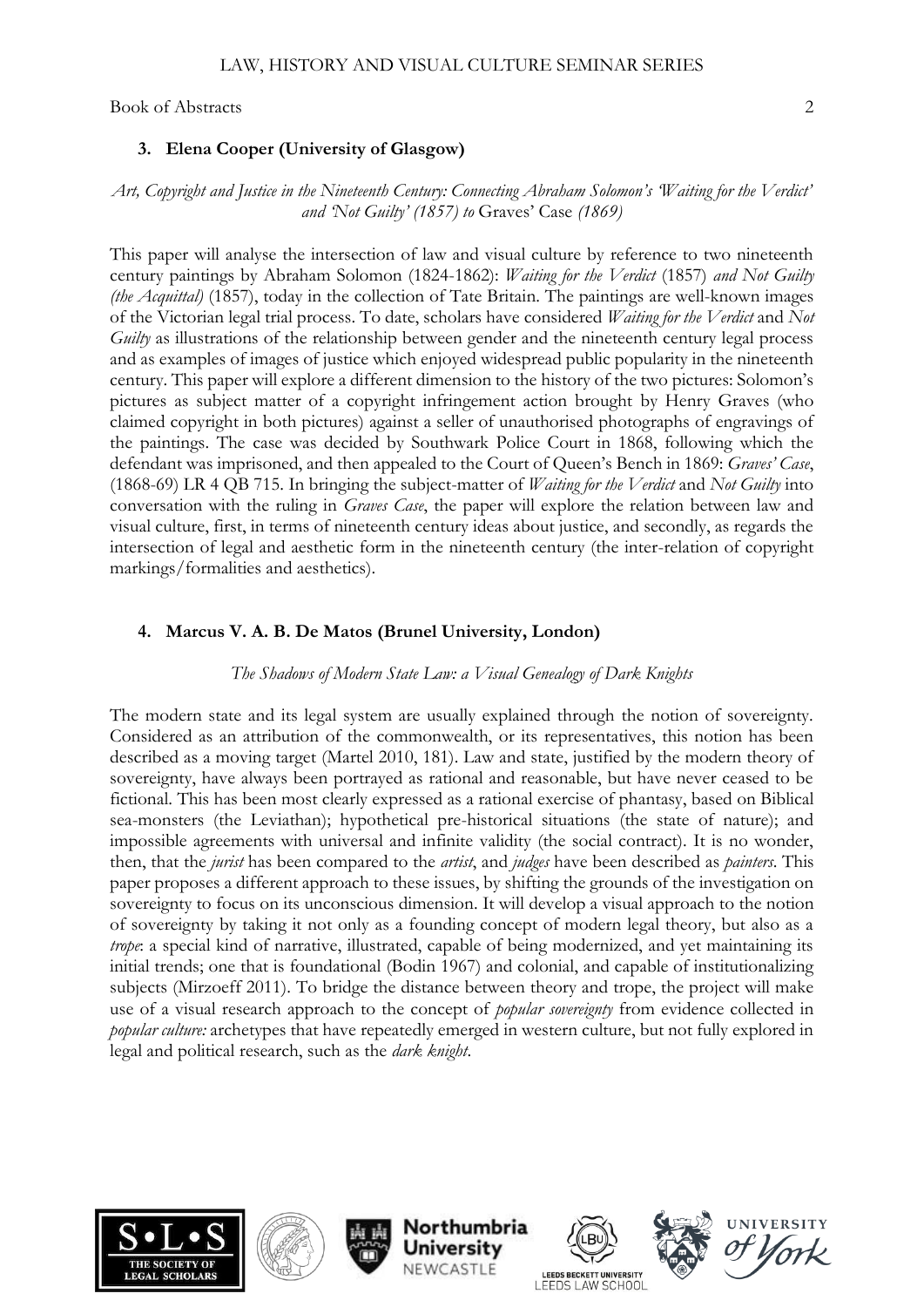

Fig. 1 - Mussolini's Blackshirts –Illustrazione Italiana, 1922, Fig. 2 - Uniforms and n. 45

Insignia of the *Schutzstaffel*

# **5. Zeynep Devrim Gürsel (Rutgers)**

## *Portraits of Unbelonging: Photography, the Ottoman State and Armenian Expatriation*

How has photography policed borders and differences? How do photography and statecraft intersect in the making and unmaking of citizens? Portraits of Unbelonging is a double-sided history of migration, examining one of the first uses of photographs to police borders. It studies the history of Ottoman Armenian emigration from the Ottoman east to the United States from the politically fraught and often violent 1890s to the end of Abdülhamid II's reign in 1909. For this workshop I am specifically interested in the 1896 decree mandating portraits of all who wanted to expatriate and emigrate. Each individual terk-I tabiiyet photograph is itself a legal document. While these photographs often look like family portraits and were frequently produced by professional studio photographers who were almost always themselves Armenian, they are not family keepsakes but binding legal documents. These portraits were taken, duplicated and sent to the Ministry of Police as the first step in an individual or family's expatriation. Predating passport photographs anywhere in the world by almost 20 years, they function more like a mugshot in anticipation of a crime not yet committed and serve to confirm that a particular subject is no longer an Ottoman subject.













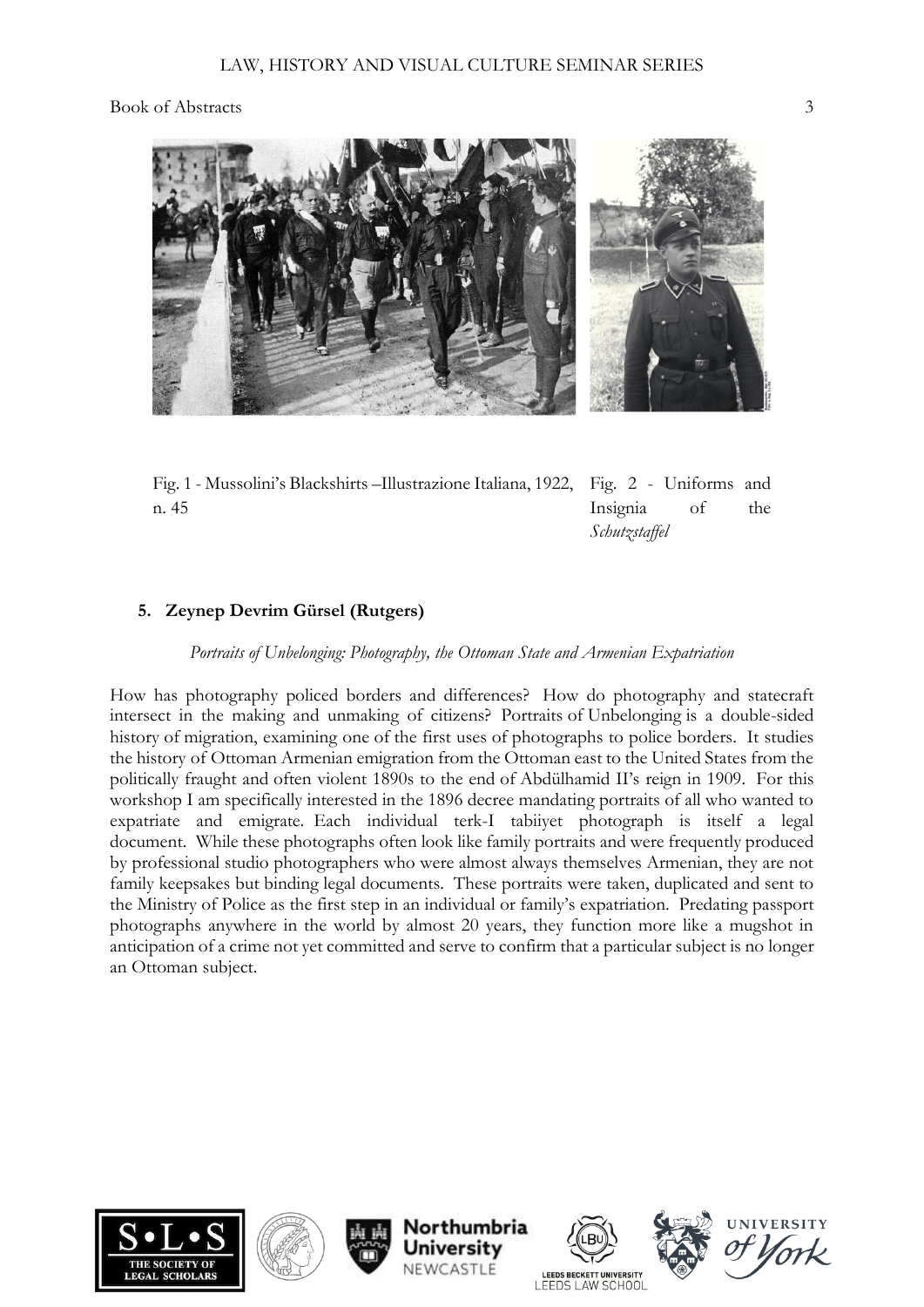## **6. Sophie Doherty (Dublin City University)**

#### *What does Justice in the Aftermath of Sexual Violence look like?*

The central question this paper seeks to explore is *"what does justice in the aftermath of sexual violence look like?"* Drawing on historical, and contemporary, images of, and literature on, representations of justice, it is argued that these depictions capture a narrow experience of the criminal justice system that provides a sanitised and objective viewpoint of experiences of criminal justice systems. These images extend to justice in the aftermath of sexual violence, with representations of justice as being centred around conventional iconographies, such as courtrooms, scales, *Justitia*, and the gavel. Within sexual violence and justice representations, images of victimsurvivors/victim-survivorhood also become enmeshed in the repertoire of visual discourse, often presented in starkly contrasted pictures that lean more towards the victimising element of the spectrum. Thus, traditional images of justice in the aftermath of sexual violence provide a bleak, objective, sanitised viewpoint, that is at often at odds with lived experience. Taking the question, then, *'what does justice in the aftermath of sexual violence look like?'*, this paper explores Elisa Iannacone's 2018 exhibition, 'The Spiral of Containment: Rape's Aftermath' (hereafter 'Rape's Aftermath') as a case study. The paper analyses artworks within the exhibition and argues that the exhibition provides nuanced representations of justice in the aftermath of sexual violence and provides a critical insight into the aftermath of sexual violence in a socio-legal context. The paper therefore provides a valuable contribution to existing literature on images on justice, informed by collaborative feminist art practice, that aggravates the existing canon.

## **7. Matheus Gobbato Leichtweis and Davi Perin Adorn (Federal University of Rio Grande do Sul)**

#### *Law, History and Visual Culture: Critical Reflections from Brazil and Ideas for a New Research Agenda*

A new focus of inquiry has put critical international legal scholars into a search for new, creative, revolutionary and subversive methods of conceiving the international legal experience. In this wake, seeking to expand the discipline's epistemological horizons, critical scholars have then turned their eyes to humanities and other areas of knowledge such as political economy, geography, history, literature, culture, gender and race studies. As for visual arts however, the use of this specific cultural form has been neglected. This abstract aims to present a preliminary research agenda for the study of (international) law and history in Brazil from the perspective of visual arts and culture. Four areas of investigation are presented as starting points for critical reflection on the 'visual' history and theory of international law from Brazil. We argue that visual arts and culture provide for a legitimate way of 'knowing' and teaching international law and, therefore, for a useful, valid, pedagogical and scientific method of legal research and, specially, critique. More importantly, that visual arts, along with history, culture and law are of significant value in the struggle to combat racism, violence, exploitation and to transform society.











**UNIVERSITY**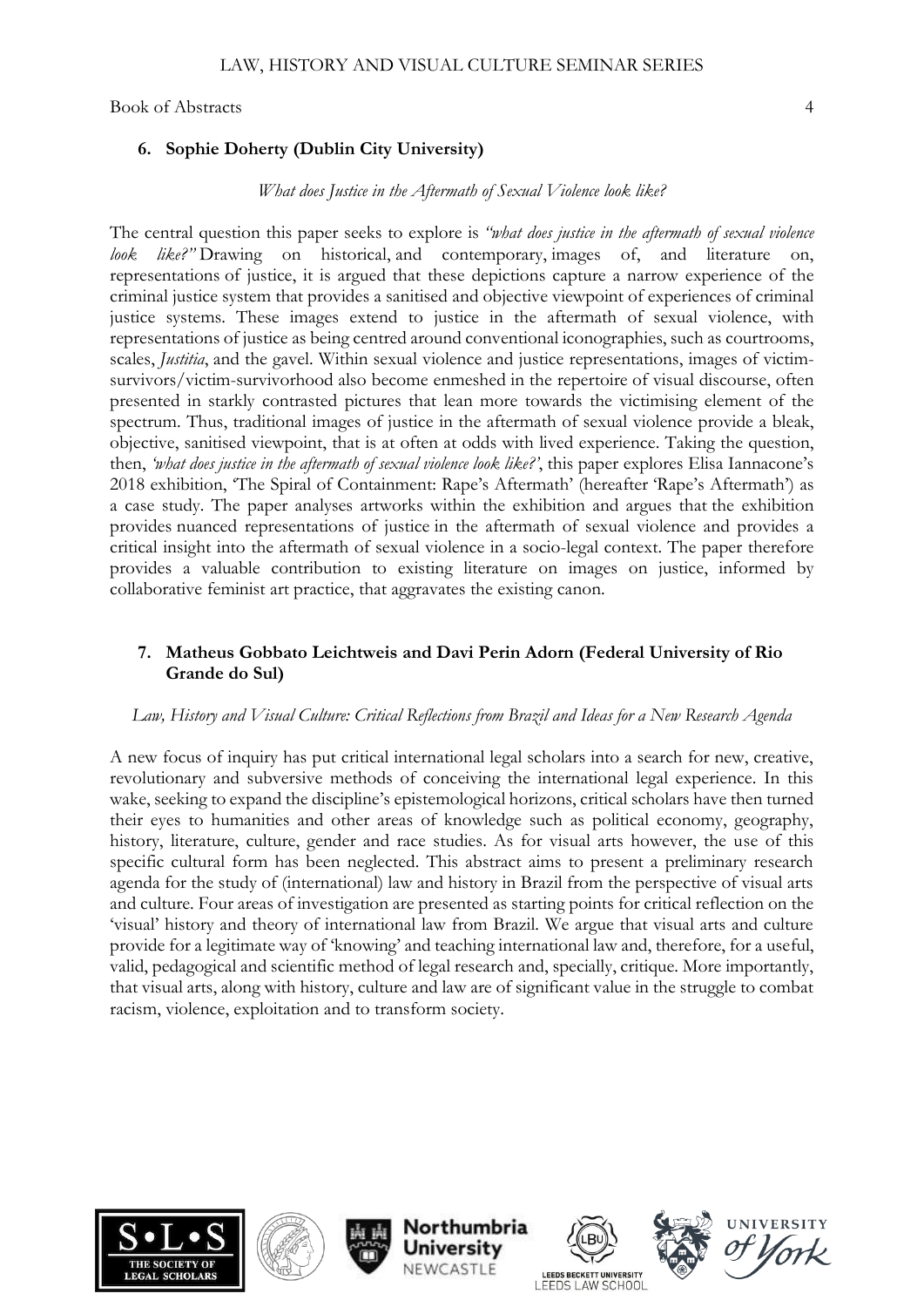## **8. Benjamin Goh (London School of Economics)**

#### *Perceiving Breitkopf Fraktur*

In contemporary copyright law, typesetting and typefaces tend to be understood as products of proprietary creators. As evidenced in the doctrines of published edition copyright and artistic copyright in typeface design, English copyright law protects the labour of publishers and type designers as 'authors' by granting them property rights. Despite recognising the involvement of multiple actors in literary production, these doctrines collaborate to reproduce the myth of proprietary authorship that still predominates in today's copyright regimes. As the second part of a larger study of the materiality of type in eighteenth-century print publications, this paper problematises our legal understanding of literature by attending to varying perceptions of a Fraktur typeface within and beyond late-eighteenth-century Germany. Taking Fichte's and Kant's accounts of the book as a starting point from which to clarify the visual-corporeal materiality of literature, the paper considers some historical ways of seeing the Breitkopf Fraktur typeface in which the essays were set, and their implications on authorship. Through this historical itinerary of the typeface, it is argued that the materiality of type directs us to a series of embodied interactions between literary actors and technologies, whose complexity far exceeds the copyright perspective.

# **9. Thomas Giddens (University of Dundee)**

## *Touching the Images of Judgment*

This paper seeks to connect the micro-scale features of law report pages as a visual phenomenon to the lawful relations and broader communal organisation of life that is enabled across the longue durée of the common law. In encountering the traces of legality—be it the imprints of mechanical print on paper, the inscriptions of the built environment, or the ephemeral images of the digital environment—we are connected and given the conditions of our lawful existence. On this view, communal life is enabled and sustained through law's material technologies wrought broadly. In the milieu of this 'lawscape', as some may term it, the intricacies of textual appearance are of particular importance in their central role in practical legal administration. Reading the historical emergence of law reporting through the work of Jean-Luc Nancy and Peter Goodrich, this paper proposes to approach the way the hermeneutic of law's textual appearance operate within the common law to build a community by reflecting on the typographical forms at work in the restless flow of the pages of the common law. The modern judicial text—as material design object, as a visual form, and as a shared point of contact between subjects and the otherwise invisible or absent 'source' of law—enables a kind of communal touching of law that sustains the collective life of the community while simultaneously alienating individuals from one another.











**IINIVERSI**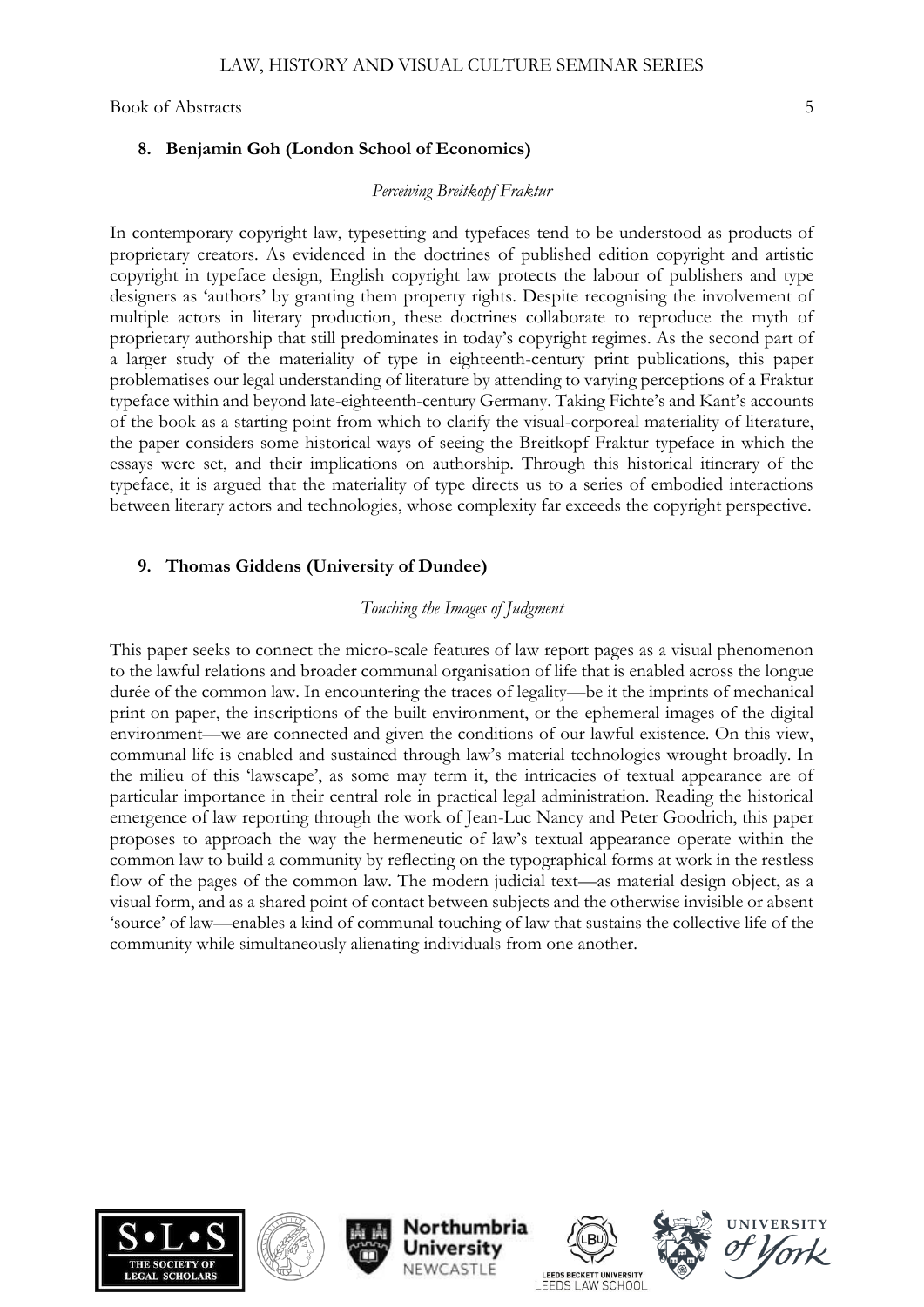## **10. Valentin Jeutner (Lund University)**

## *The Relation between Law, Aesthetics and Empathy*

In my contribution I would like to explore the relationship between law, aesthetics, and empathy with respect to three audio/visual legal projects I have recently been involved in:

- the short film '[Aporia](https://www.youtube.com/watch?v=B9D6LP8wvL0)', bringing to life aspects of my research on irresolvable norm conflicts,
- a computer-generated-image of a portion of a judgment by the International Court of Justice (Jeunter, 2022),
- a collection of photos/postcards sent by passengers onboard the *SS Lotus* a passenger liner which was, in the 1920s, involved in a collision which triggered one of international law's most important cases.

Each of these projects allows observers to engage with legal principles in a manner that goes beyond the letters of orthodox legal texts. They all tell a story, they speak to the observer not just as a legal creature but as a human being. Together with the other participants, I would like to explore to which extent this type of engagement could be said to invite observers to empathize more with what they are observing than they would if the material would be presented in a more traditional manner.

# **11. Johannah Latchem (University of Oxford)**

# *My Bloody Oar: Law's Materials Reimagined in Contemporary British Art*

This paper introduces an artwork by the author that intervenes in the material culture of the courthouse to critique Law's historic materials. The courtroom object of focus is the Admiralty's silver oar. Representing power, punishment, colonial ambition, and death, it has its origins in the earliest admiralty court, during the reign of King Edward III in the 1360s. It was the only courtroom object processed to the gallows and it is still processed and displayed in some admiralty courts in the UK and globally today. The silver oar's history and provenance will be discussed and *My Bloody Oar (2017),* an artwork by the author created in response to the silver oar, will be explored. A sculpture and a performative tool to carry a new message to new audiences via a street procession, *My Bloody Oar* became an agent in the public domain to challenge existing courthouse rituals and expose the need for new ones to convey revised messages to the public. This artwork will be discussed in the context of the developing wider field of British artists approaching the theme of law and its materials. It will analyse a selection of these works and argue for their importance and benefit to the fields of law, art, and the public.











**IINIVERSITY**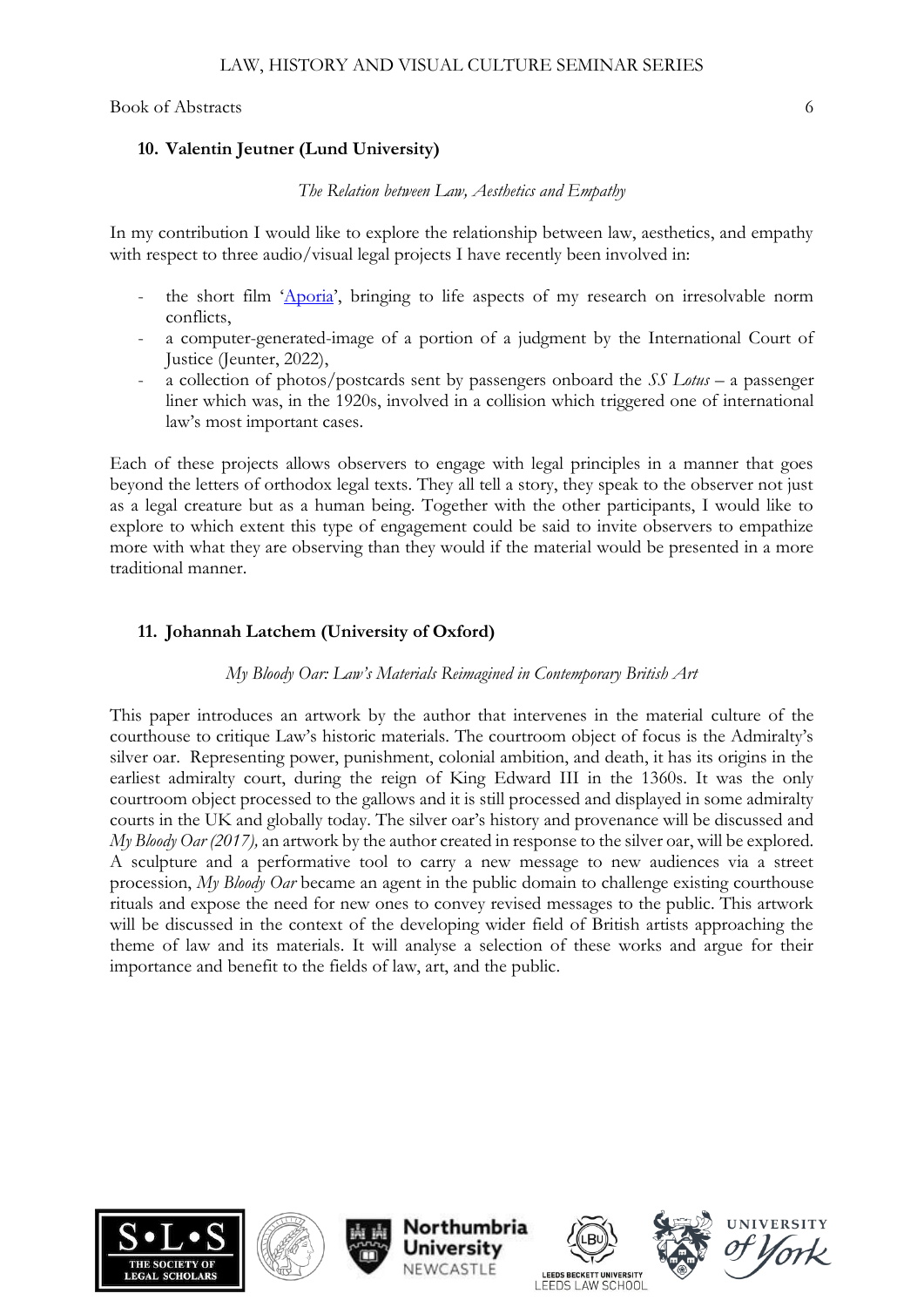## **12. Nicholas Mignanelli (Yale University)**

## *The Lost Swedish-Language Minnesota Practice Rules of John B. West*

For decades, references to a Swedish-language version of Minnesota's rules of practice, published by John B. West at the dawn of the West Publishing Company's history, have appeared in articles, books, and even a 2007 speech by Chief Justice of the United States John Roberts. The very concept of this object captures the imagination, evoking visions of a Minnesota frontier in which legal proceedings were routinely held in Swedish. However, its existence has never been firmly established. Indeed, writing in 1990, legal historian and law librarian Erwin C. Surrency lamented that 'the Minnesota rules published by the West Publishing Company in Swedish has never been found, but what a wonderful bibliographical gem!' This paper identifies, for the first time, the text that has come to be known as the lost Swedish-language Minnesota practice rules of John B. West, revealing that it is not lost, is not in Swedish, is not a set of practice rules, and was only briefly published by John B. West & Co. Yet, what this text can tell us about the early American legal publishing industry's fleeting interest in providing immigrant and working-class communities with access to legal information is far more interesting than the mythology surrounding it.

# **13. Craig Newberry-Jones (University of Exeter)**

*'The Jolly Young Barrister': The Visual Representation of the Bar in the Popular Illustrated Press of the Nineteenth Century*

*There are various factors of public opinion, but the one power beside which all others are of little account...is the newspaper press, the growth of which within the last 50 years is one of the wonders of the epoch.*



Macaulay (1887)

When writing in 1887, Dr Macaulay could not have imagined the diversity of cultural texts available to the public in twentyfirst century society, but the influence that such modern cultural texts have on the communities who engage with them would not have been beyond his contemplation. It has oft been theorised that the press has always been able to both reflect and lead public opinion, and if law stories make up a significant portion of popular culture, cultural texts are an important source in examining the public image of law and lawyers. Furthermore, the growth of the visual, popular press of the nineteenth century, contributed significantly to the development of the visual culture of the Victorian age. This paper will critically examine the representation of the barrister in the popular illustrated press of the nineteenth century to further academic understandings of the bar's history and examine the constructed public image. This paper will argue for the existing legacy of this contribution to our contemporary visual culture and will argue that key signs used to represent the barrister became synonymous with the personification of law in the mid-nineteenth century.











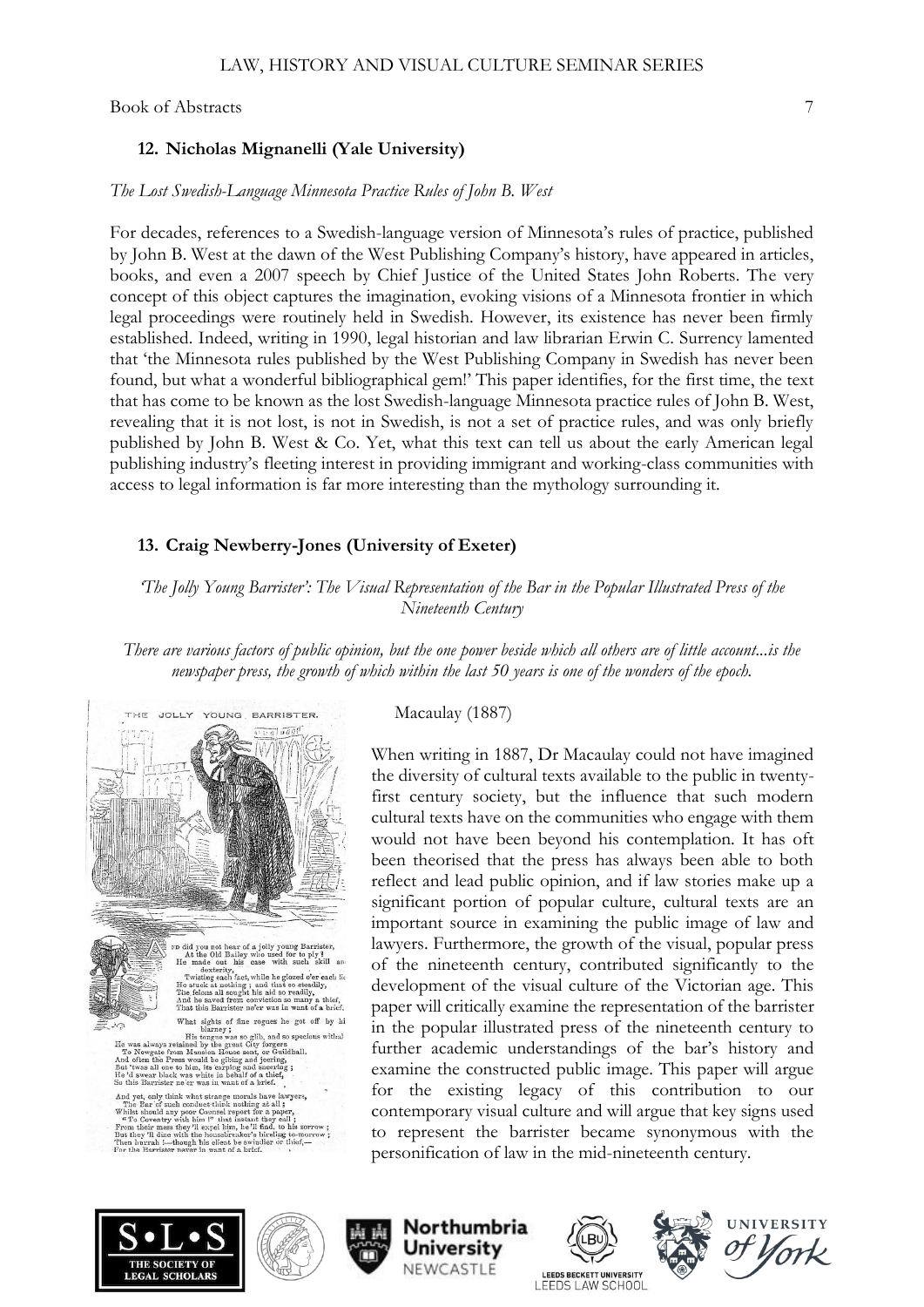## **14. Amanda Perry-Kessaris (University of Kent)**

#### *'Will future legal histories be more experiential?*

The legal histories of the future will draw upon the present; and that present is increasingly visual. Contemporary legal practitioners, activists, policy-makers, teachers and researchers are all beginning to make ideas and events visible and tangible—in, for example, images, objects and digital platforms—in order to prompt and facilitate communication and imagination. This trend is especially promising for those who wish to promote or embrace multi-perspectival approaches to legal ideas and events. This paper draws on the pioneering practices of Forensic Architecture, which focuses on private and public abuses of power across the world, to speculate about how legal history might look and feel in the future.

# **15. Daniel Quiroga (Graduate Institute, Geneva)**

*'Architects of the Better World': The Birth of the International Conference Complex (1918-1998)*

*Conferences and congresses are therefore a mode of conciliation, which the law of nature recommends to nations [which, t]o afford the prospect of a happy issue of their deliberations, […] should be formed and directed by a sincere desire of peace and concord. In the present century [XVIII], Europe has witnessed two general congresses […], both tedious farces acted on the political theatre, in which the principal performers were less desirous of coming to an accommodation than of appearing to desire it* 

(De Vattel, 1884, 330, 278)

*We have long forgotten the ritual by which the house of our life was erected* 

(Benjamin, 1978, 62)

Even before the United States and President Truman urged the attendants of the 1945 United Nations Conference on International Organization to see themselves as 'architects of the better world,' the field of global governance has proven to be a fertile ground for metaphors drawn from architecture. Indeed, in the collective imagination of practitioners and scholars alike, the international legal order appears as a vast and towering edifice: a veritable 'legal architecture' of globality that overlooks 'areas' of governance sustained by figurative and normative 'pillars.' But international law's castles, of course, were not built solely in the air. For the metaphorical use of architectonical language only hides international law's profound lack of engagement with the material and concrete spaces in which the 'international' is produced, contested, and disputed. Conversely, in this dissertation, I argue that the 'architecture of international cooperation' is a relevant question for international legal history. Instead of taking purpose-built environments for granted, I trace a genealogy of the emergence of the international conference complex as a spatial technology of global governance (1918-1998). I draw from science and technology studies (STS), Foucauldian insights into the relationship between power and knowledge, and the material turn in history to dissect the international conference as an apparatus (dispositif) of material practices and prefigurative discourses which enables a particular type of procedures and gives certain actors claims to global authority. Historicizing space and spatializing history, I suggest, might enable us to understand the role of architectonical infrastructures in the creation of socio-technical imaginaries of global governance.



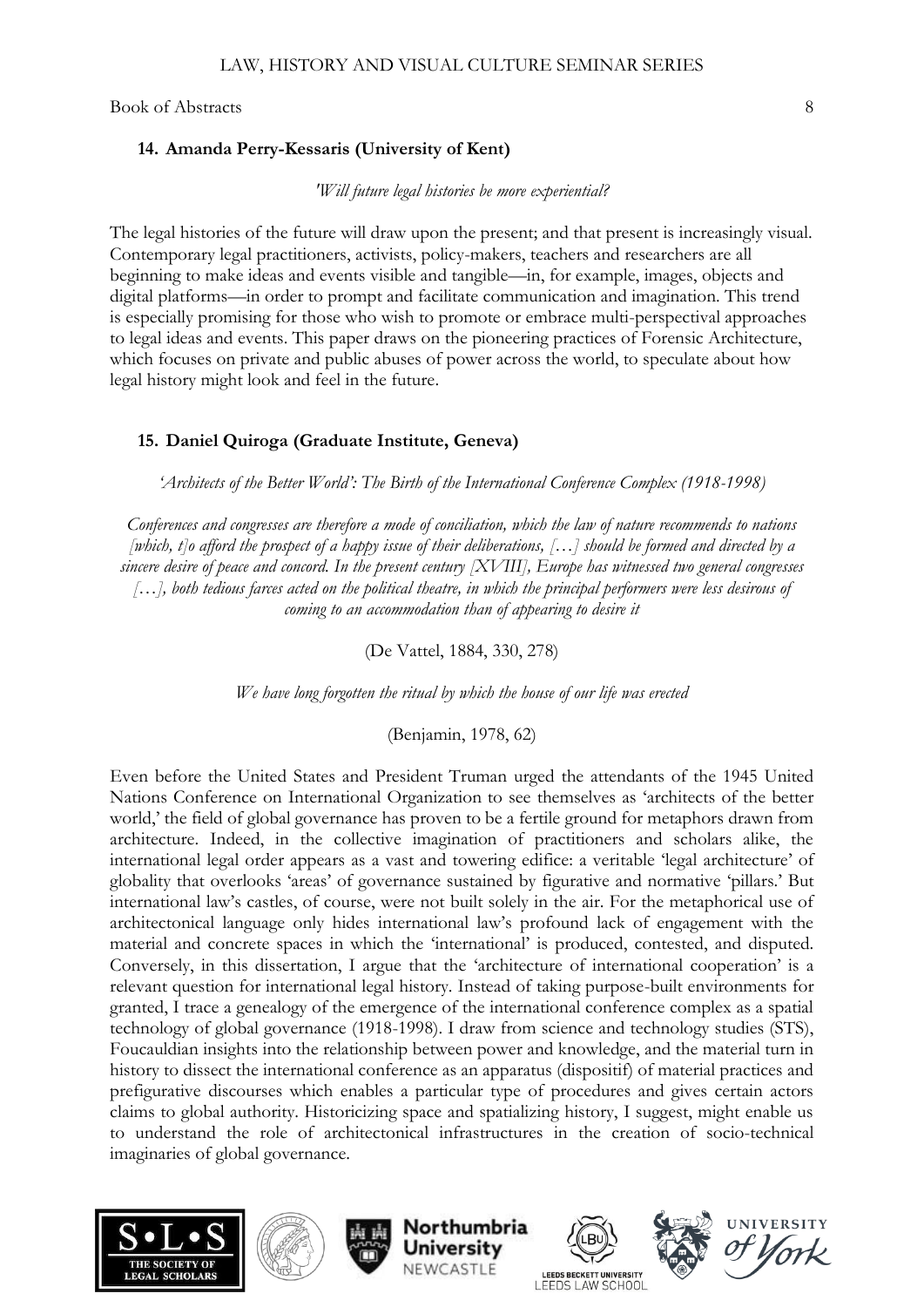## **16. Jack Quirk (Brown University)**

#### *Animus Possidendi: Nation Building and Settler Colonial Aesthetics*

What do images have to do with the law? A lot, as it turns out. To make sense of an image requires the viewer to imagine a form of life. To imagine a form of life is to imagine a form of law. So law owes its existence to images; they clothe its abstract existence in sensible form. Think of the picture of sovereignty in the famous frontispiece of Thomas Hobbes's Leviathan, the hallowed federalism of the Stars and Stripes, or Justitia, the anthropomorphic figure promising blind and equitable justice. Law has its own coercive force, to be sure, but its legitimacy depends on symbols we commonly assume are external to it. In this paper, I analyze how law appears unseen in Australian settler-colonial visual art - attending not so much to the racist logic in the manifest content of the images, but rather to how form partakes in the legal reality of white supremacist nation-building across the twentieth century. I explore how colonial artists such as Arthur Streeton and George Washington Lambert participated in aesthetic modes inherited from Europe, thereby making a sui generis land claim against Indigenous claims existing for millennia. As a counterpoint, I offer an example from the late, great Australian Indigenous artist Rover Thomas Joolama, whose remarkable style offers a counter modernity to the settler colonial aesthetic of enclosure.

## **17. Elizabeth Rajapakshe (University of Peradeniya)**

#### *The Images of Japanese Juvenile Law in Television: An Analysis of 'Reiko to Reiko' and 'Hanzai Shokogun'*

Despite official statistics revealing that the number of juvenile crimes in Japan is decreasing, the public seems to hold the opposite opinion. There are now loud calls asking authorities to reassess the current system and its emphasis on rehabilitation and reintegration of minors into society, and a rising demand for stricter punishment for juvenile crimes. The reason for this could be the way in which images of juvenile law is portrayed in the media. As the public consumes these images, they might be lead to form a certain view about the present status of juvenile law. It then becomes necessary for the legal scholar to analyse televisual images and the messages they deliver. This paper, therefore, explores the manner in which juvenile justice is depicted in *Reiko to Reiko* (2012) and *Hanzai Shokogun* (2017), and tries to understand the impact these images might have in creating public anxiety about juvenile law. These television shows not only highlight the inadequacy of the current law in dealing with juvenile delinquents but they also point out that offenders are a product of their social environment and that more attention needs to be paid to the youths' upbringing. The paper concludes that the manner in which this law is imagined in visual culture is important not only because it supplies a window into public opinion about the law, but because it provides those in the legal profession a point of reflection, to reconsider whether and how the law should be changed to better serve the community.













**IINIVERSI**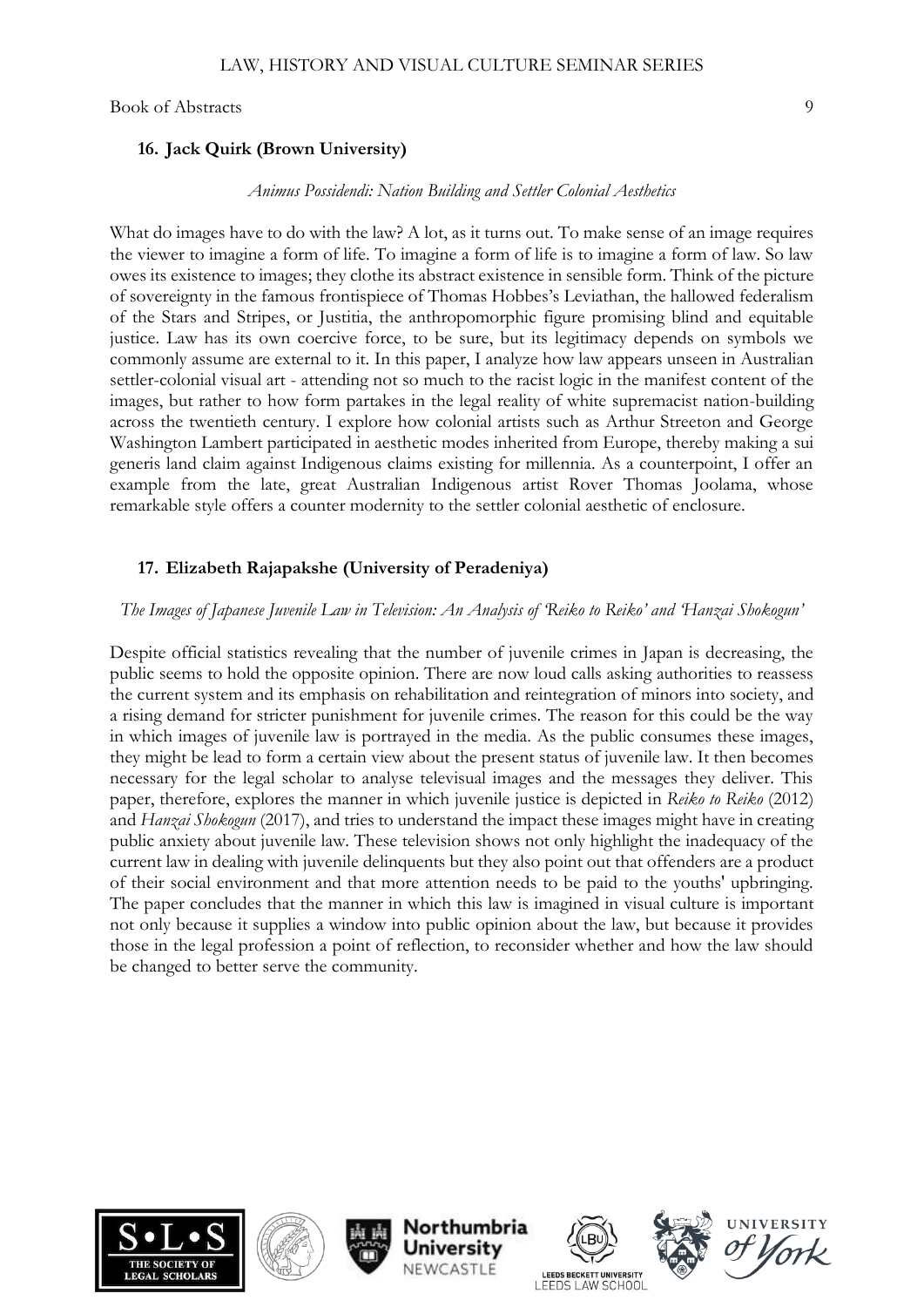## **18. Anat Rosenberg (Reichman University)**

#### *Ways of Seeing Advertising: Law and the Making of Visual Commercial Culture*

This article examines the role of law in shaping visual commercial culture by telling the story of the hoarding—the outdoor advertising surface for posters—in the formative decades of mass advertising in Britain, from roughly 1840 to 1914. The hoarding emerged in this period as a distinct property and a focal point of contestation over ways of seeing. Its meaning as a visual environment hinged on questions, which are still resonant today, about the interaction between economic and aesthetic categories: advertising and art, capital and beauty, commerce and culture. Historical actors—among them the organized billposting trade, the National Society for Checking the Abuses of Public Advertising, a civil society organization that took up the cause of protecting public spaces from advertising, governmental and local lawmakers, and citizens—enlisted private and public legal means to respond to these questions. This analysis draws on an expansive interdisciplinary archive to trace them. As it shows, legal means were engaged in cultural demarcation or what Thomas Gieryn has aptly termed boundary work. In establishing cultural boundaries, law defined the terms on which advertising became an integral element of daily visual experience, at once omnipresent and derided. The legal history of advertising thus offers deep insights for visual legal studies.

## **19. Gee Semmalar (University of Kent)**

## *The Evidencing of Difference: Caste, Gender and Ethnographic Photography in 19th c British India*

This paper explores the emergence of ethnographic photography as the quintessential enlightenment device of scientific record and documentary value through its colonial encounters and disciplinary entanglements in nineteenth century British India. By adopting a webbed methodological approach to writing colonial history, it cuts across regional and disciplinary bounds to situate it within the socio-legal material histories of the practice. The first section, divided into two, addresses the evidentiary authority of photographic practice in British and European ethnology and judicial/penal systems in the latter half of nineteenth century British India respectively. The second, engages in a fine-grained analysis of two ethnographic portraits of hijras (1860-1890) within the colonial archive, read as a contested *process* of knowledge formation, rather than as a *site*. I deploy a hermeneutical approach of suspicion to the British Library colonial archive in reading the processes of acquisition, cataloguing, presentation, conservation, textualizing and circulation. By tracing the peripatetic journeys of these archival photographs and their mutating meanings, the webs of colonial knowledge across temporalities and their evidentiary claims become visible. Inspired by the frameworks provided by STS studies, I read photographs in the archives as objects that behave and elicit actions and readings beyond an affective relationship to the reader i.e the epistemic organization of sociality enacted by human and non-human objects within photographic frames. This is done through an analysis of construction of visual registers of difference along caste and gender lines in ethnographic photography from mid to late nineteenth century British India.













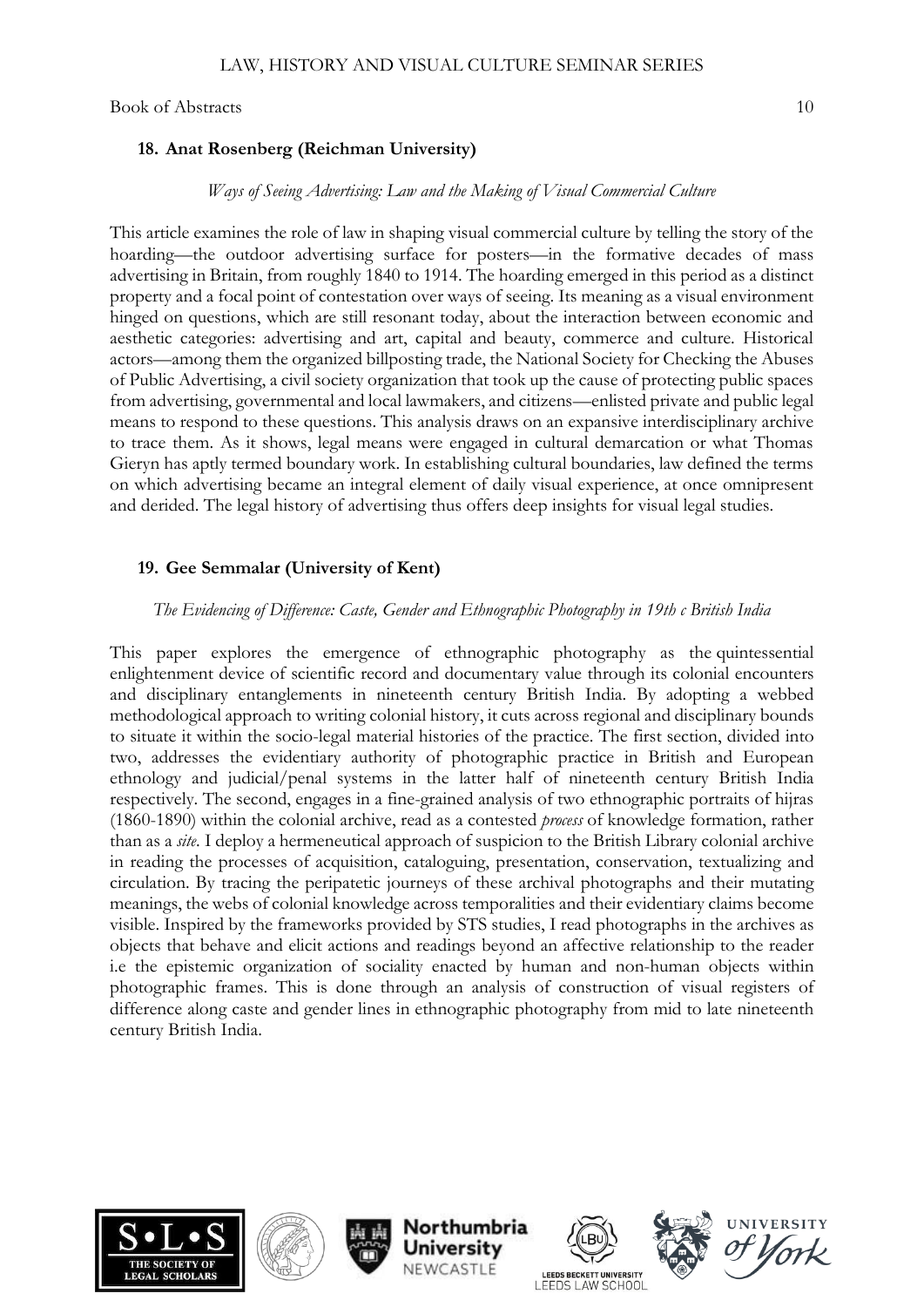#### **20. Katharina Isabel Schmidt (Max Planck Institute for Comparative and International Private Law)**

#### *Nazi Law and Visual Culture in the Exhibition 'Das Recht' (1936)*

In the fall of 1936, visitors entered Munich's Fine Arts Academy in droves to attend an unusual kind of event: a short-term exhibition titled 'Das Recht' (The Law), put on by members of the Academy for German Law, the Third Reich's leading legal think tank. Prominent affiliates of both academies had collaborated in using visual culture to bring laypeople closer to the rules that governed them. Through paintings, photographs, and propaganda materials, more than six hundred exhibits narrated Nazi legal history form the Code of Hammurabi to the Nuremberg Laws. Some aspects—like the minimization of Roman law's influence on European legal traditions, the depiction of Jews' long-standing exclusion from German public life, and the celebration of images embodying 'might-makes-right' forms of law and justice—are not surprising, given what we know about Nazi ideology today. Other aspects—such as the inclusion of a special exhibition segment dedicated to 'law in art'—*are* surprising based on what we know about the Nazis today and consequently merit closer inspection. Though Third Reich newspapers reported widely on the exhibition, few photographs survive. Based on an exhibition catalogue as well as other materials, I propose to attempt a reconstruction of 'Das Recht' with a view to articulating the particular way in which law and visual culture interacted under Hitler.













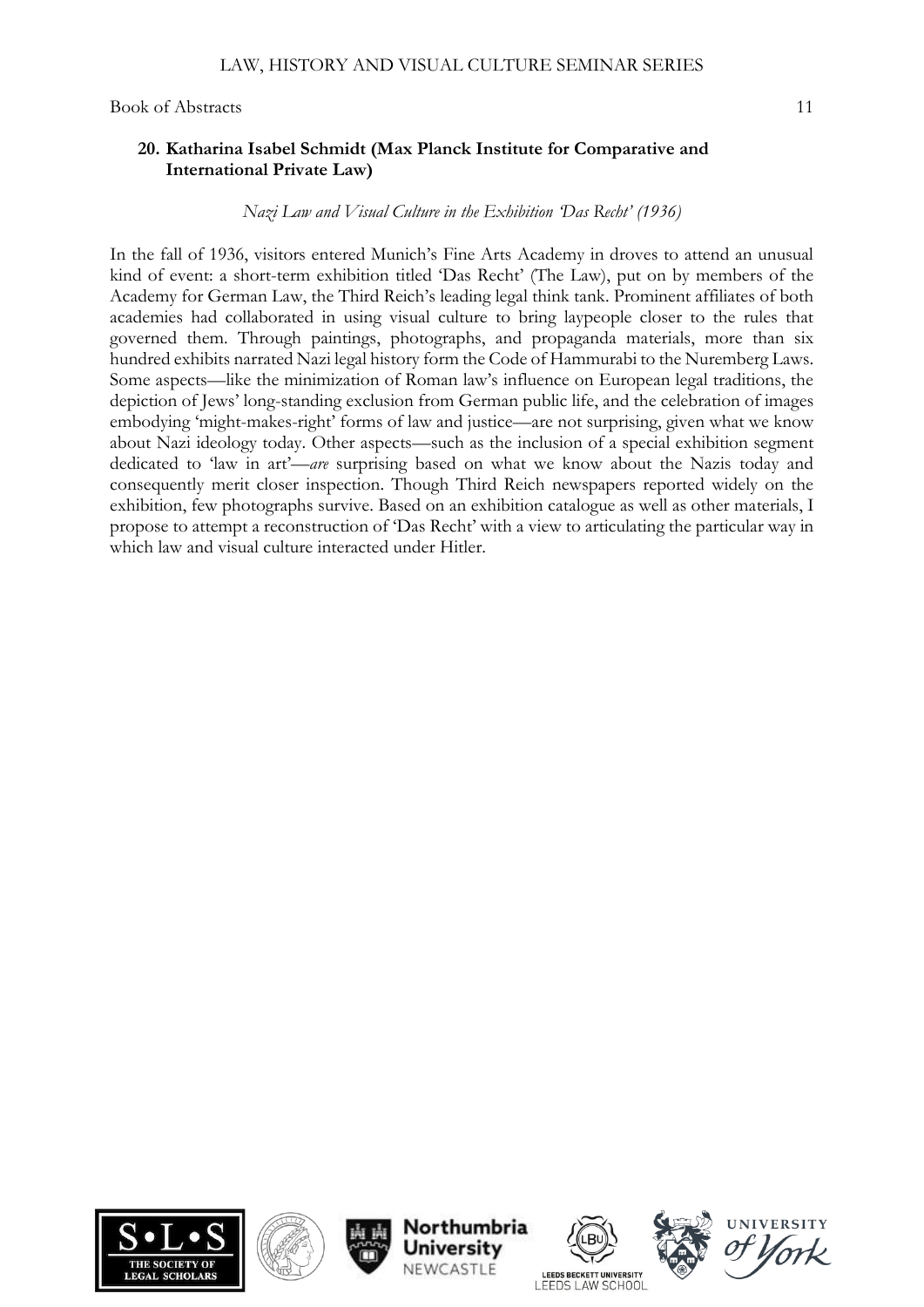#### **21. Patrick Brian Smith (University of Warwick)**

#### *Mediated Forensics: Visual Cultures of Resistance*

This paper examines how emergent technological and aesthetic forms of visual media practice are redefining the fields of human rights activism and investigatory journalism. I argue that these forms of visual practice are creating new ecologies of media collaboration that are yet to be properly examined or theorised. Through the utilisation of new media technologies and open source practices, a range of artists, researchers and media collectives (such as Forensic Architecture, SITU Research, Mnemonic, INDEX, VFRAME and the Digital Forensics Research Lab) are transforming the roles that visuality, ethico-aesthetics and the technological play in the mediation of evidence and its capacity to intervene in humanitarian struggles. Taking up Michael M. J. Fischer's notion of the 'ethical-political plateau'—those 'strategic terrains on which multiple technologies interact [and] rework disciplinary authority structures'—I suggest that these generative networks of visual media collaboration are forcing us to reconsider how we render visible, critique and fight against instances of state and corporate violence and violations of human rights. Moreover, these emergent visual practices are strategically operating as 'parasitic' and 'tactical' media forms; radically reworking traditional hierarchies of mediated power, surveillance and control. Through an examination of Forensic Architecture and Laura Poitras' Terror Contagion project, which exposes the operations of the cyber-surveillance weapon Pegasus, I suggest that such a practice of 'mediated forensics' is providing new methods of radical collaboration in the face of increasingly embedded and overarching regimes of control, surveillance and violence.

#### **22. Teresa Sutton (University of Sussex)**

#### *Ecclesiastical Exemption, Visual Culture and the Law*

This paper considers legal history and visual culture through the lens of art within ecclesiastical buildings. Churches are mazes of memorialisation. Past patrons have left physical marks in stone, sculpture, paintings, glass and wood. This paper begins by exploring how this art can represent the past development of the common law from advowsons and sanctuary to poor law. Today the ecclesiastical exemption allows buildings used by religious bodies for ecclesiastical purposes to be exempted from listed building consent provided the body has their own appropriately rigorous system of regulation. This leaves most church buildings in England subject to the faculty jurisdiction of the Church of England. This system is struggling to address modern issues of art as contested heritage. This paper will also explore these difficulties focussing on the current ecclesiastical law case concerning the proposed relocation of the memorial to Tobias Rustat (1608- 1693) away from the Chapel at Jesus College, Cambridge because of Rustat's connections with the trading of enslaved people. Rustat was a major benefactor of the College in the seventeenth century and he commissioned the memorial to himself. The Rustat Memorial Group are objecting to the application for faculty permission required for the change. This paper will also consider disputes where it is the character of the artist themselves that is the matter of modern debate, such as Eric Gill (1882-1940) and his ecclesiastical sculpture including the Stations of the Cross in Westminster Cathedral and statues at Guildford Cathedral.











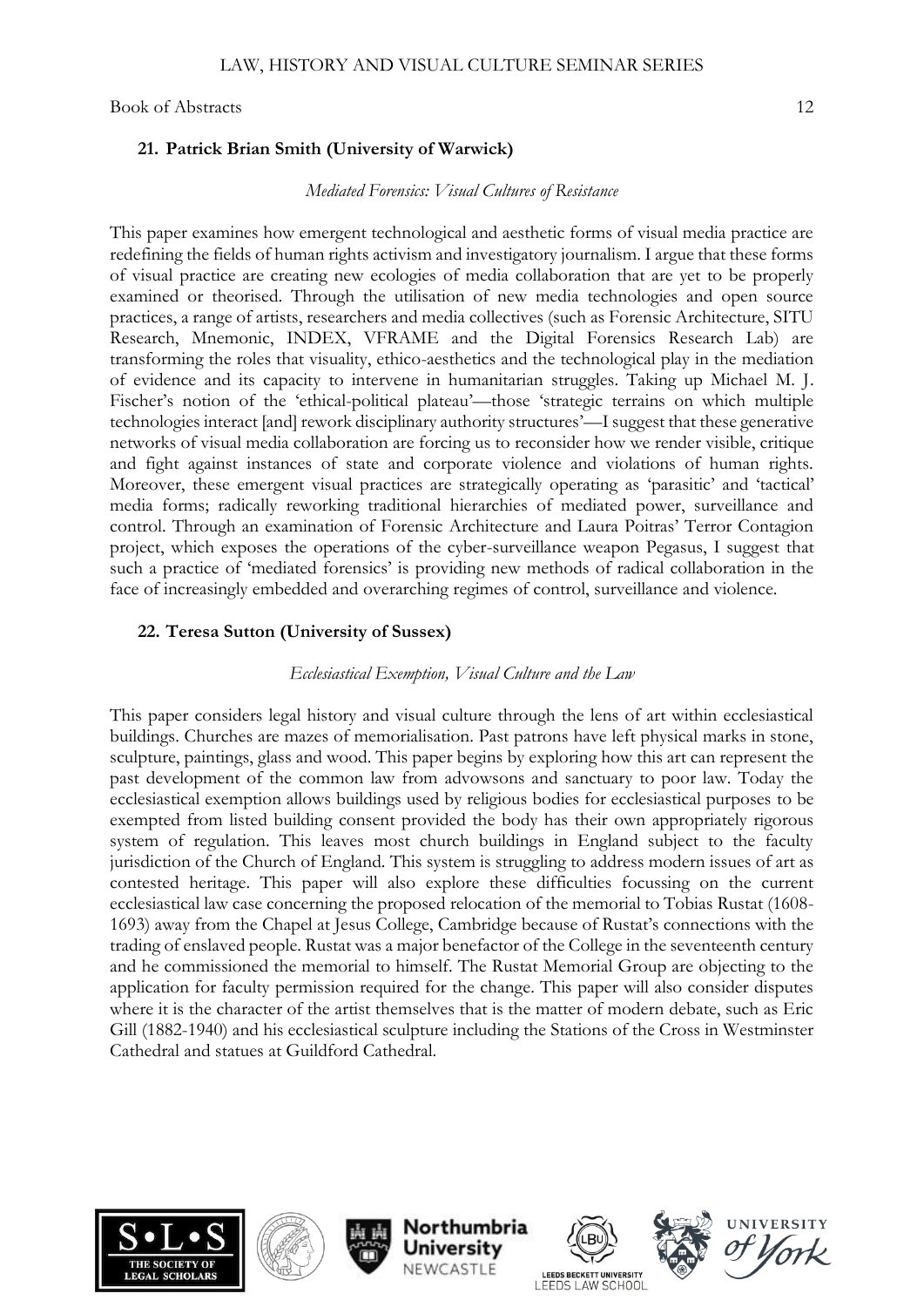#### **23. Lara Tessaro (University of Kent)**

#### *'No Ban on Romance!': Materializing Cosmetics through Product Labels, 1947-1960*

Newly released archival material reveals that, in the late 1940s, seeking to extend restrictions already extant for food and drugs, the Canadian Department of National Health and Welfare tried to regulate claims made by cosmetics firms about their products. Despite this, National Health's counsel, Robert Curran, drew a hard line between cosmetics and drugs, arguing that these product classes were distinguished precisely by the different claims that manufacturers and marketers made about them. When the *Food and Drugs Act* was rewritten in 1952, Curran's vision prevailed. The bill that was ultimately tabled, in June 1952, firmly separated drugs and cosmetics. Not only were cosmetics no longer a sub-class of drug, but unlike drugs, food, and devices, there would be no prohibition against false, misleading, or deceptive labelling, packaging, or advertising of cosmetics. For cosmetics, 'puffery' would be entirely permissible. Moreover, a prohibition on injurious ingredients was also removed from the Department of Justice's draft bill; instead, the new Act, passed in 1953, prohibited the sale of cosmetics containing ingredients that may cause injury when used according to label directions. Beyond uncovering this history, this paper aims to apprehend the ontological effects and political stakes of these labelling rules through close readings of visual sources, namely labels and advertisements for cosmetics sold in Canada in the late 1950s. Drawing on approaches to legal materiality, it will explore the argument that, by combining permissible puffery with 'directions for use', cosmetic labels operated to jurimorph their contents into innocuous substances for feminized consumers.

#### **24. Joan Torrents Juncà (Universitat Autònoma de Barcelona)**

## *A Weapon to Cut the 'Plug': The Visual Discourse on the Law of Incompatibilities During the Second Spanish Republic (1931-1936)*

The Second Spanish Republic (1931-1939) came about as a democratic regime that recognised the need for the remuneration of the deputies. This principle honoured the will to guarantee the political rights of all citizens and to avoid the monopolisation of parliamentary representation by large fortunes. However, the Republic was also conceived as a moralising project of Spanish politics after the monarchy of Alfonso XIII, branded as corrupt, fraudulent, and oligarchic. Thus, the parliamentary remuneration process was punctuated by controversies, mainly sparked by antirepublican forces, over the abuse in the reception of per diem and the accumulation of public offices, the latter also known as 'pluggism' (*enchufismo*). To put an end to these practices, which were perceived as immoral and contrary to austerity, the governments of the first republican biennium prepared a Law of Incompatibilities that was approved in 1933 and remained in force until the outbreak of Spanish Civil War. Taking all this into account, the aim of this paper is to analyse the visual discourse that arose around the parliamentary remuneration and the enactment and application of the Law of Incompatibilities. Through the compilation and comparison of dozens of political cartoons extracted from satirical publications of the time, the main goal is to detect visual patterns and *topos* around this issue to weigh their role as representations of legal and moral norms, as well as tools of politicisation and promoters of political (mis)trust in the modern Spanish imaginaries.











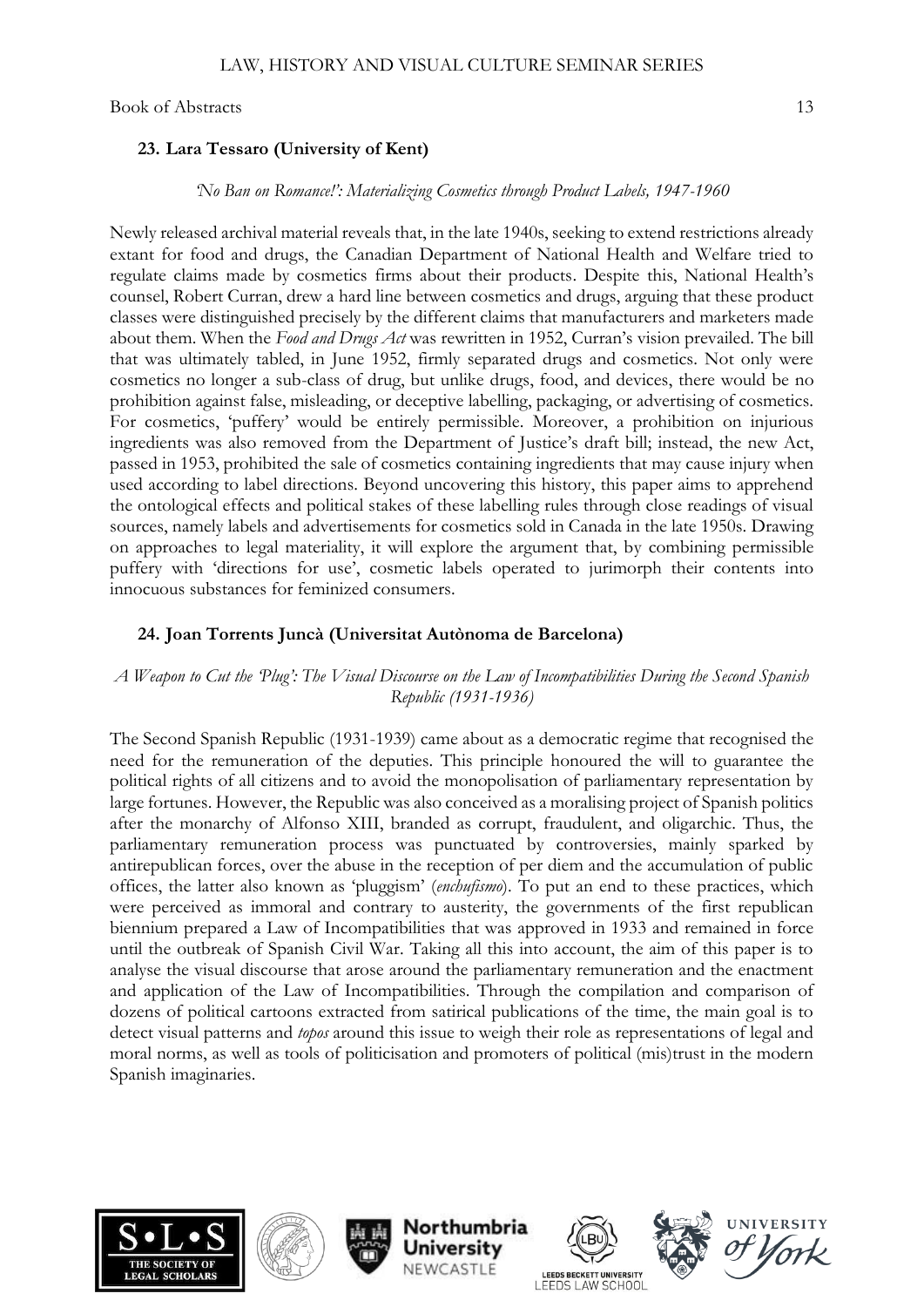#### **25. Jennifer Tucker (Wesleyan University)**

#### *Moving Beyond the 'Mug Shot': Expanding the Frame for Considering how Photographs were used as Metropolitan and Colonial Evidence in Britain in the 1860s and 1870s*

A neglected topic in visual legal studies is the rising use and circulation of photographs for gathering witness testimony during the 1860s and 1870s, years when colonial and metropolitan courts were emerging as important sites for defining the rights and rituals of citizenship, who was authorized to bring claims, who had access to watch proceedings, and in what form. My paper explores some of the factors (e.g. of visual production and legal frames) that changed how witness testimony was gathered in the second half of the nineteenth century, years that spanned the rapid global expansion of photography, news engravings based on photographs, new transportation modes, the production of cheaper paper, and the origins of new forms of colonial information-sharing. My paper presents new evidence of the role of Colonial Evidence and Documentary Acts of the late 1860s in transforming how ordinary studio photographs were used in collecting testimony in Britain and the empire. The Colonial Evidence Act (1862) and the Documentary Evidence Act (1868), I show, were two among the many new legal instruments that were crafted in the 1860s that aimed to ensure a chain of custody for the administration of legal documents back and forth between Westminster and colonial courts) well as advances in transport and developments in photography. I argue that it is necessary to consider both visual and socio-legal changes to understand the changing practices and aesthetics of nineteenth-century visual evidence.

## **26. Grigorij Tschernjawskyj (Max Planck Institute for Legal History and Legal Theory)**

#### *Of Mirrors and Hammers: Women in Law and in Art of the Weimar Republic (1918–1933)*

'Art is not a mirror to hold up to society, but a hammer with which to shape it.' Attributed to Bertolt Brecht, this quote seems to be applicable to law as well as art. Both do not only reflect a society's moral convictions and social priorities but are able to define the development of a society's culture. A highly challenging issue for both fields proved to be the inclusion and, by extent, the societal role of women not belonging to aristocracy. Their rights were of brief importance during the French Revolution and remained a minor matter until the early 20th century. As for art, painters faced censorship or even prosecution for showing a woman of lower class, scandalous profession, or immorally deemed sexual behavior. Francisco de Goya's 'Nude Maja' or Édouard Manet's 'Olympia', were considered outrageous not only due to the nudity shown, but also for the portrayal of women considered to be prostitutes, whereas Gustave Courbet's 'Sleepers', showing a lesbian couple, became subject of a police investigation. Significant changes in both fields only occurred following the end of the Great War and the establishment of republics throughout Europe. The aim of this paper is to examine and compare the legal novelties and debates on women's rights to the depiction of women in art during the Weimar Republic. While examining a broad selection of legal fields, including voting rights, labor laws, requirements for divorce and regulations of abortion, the paper shall mainly regard the art style of 'New Objectivity' due to its focus on sexuality, inequality, addiction, and (sexual) violence.











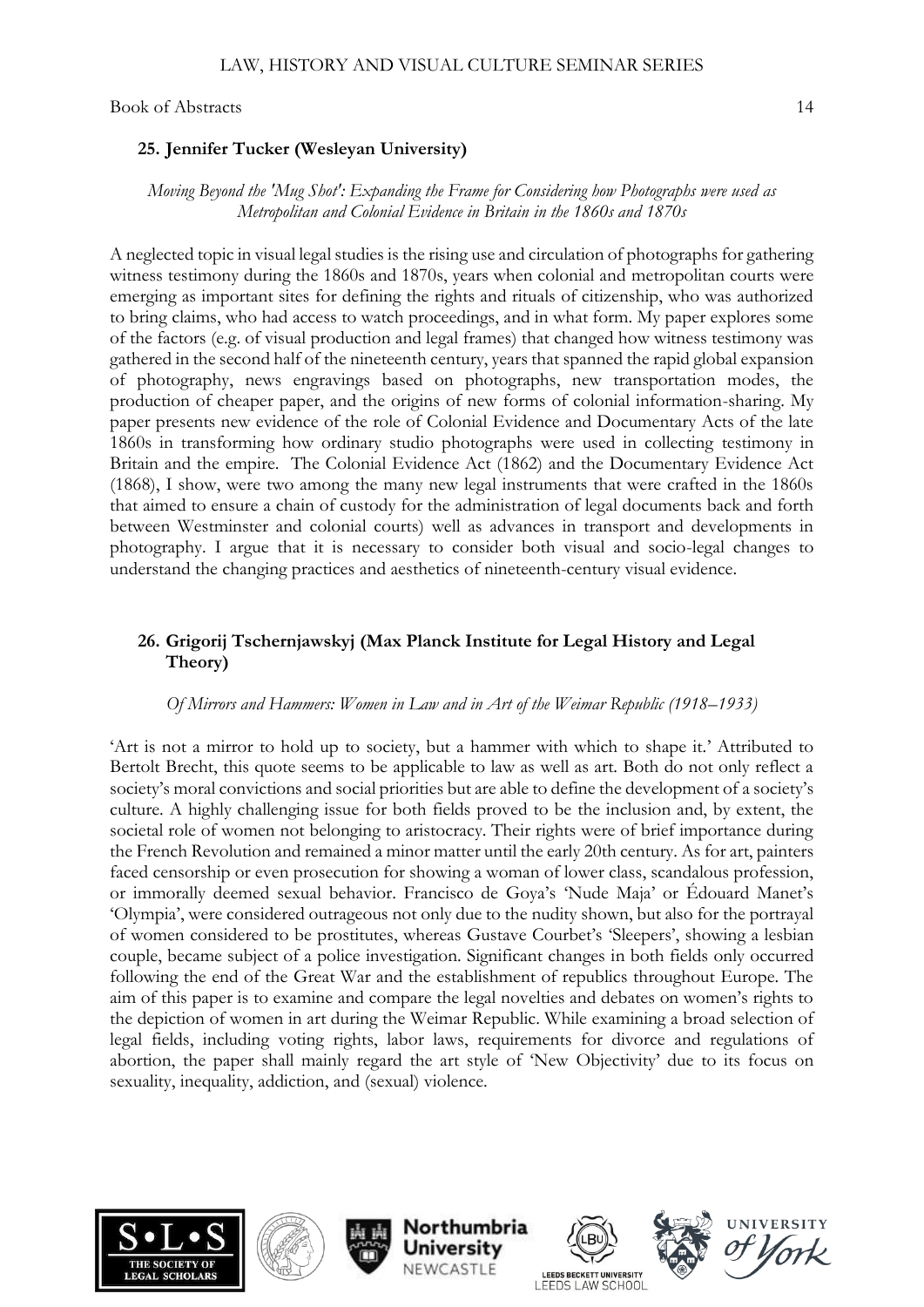#### **27. Diana Volonakis (Northumbria University)**

#### *Agents of the Law and the Court as Depicted by Press Photography in* The New York World*, 1922-1927*

In 1922, Edward Hall and Eleanor Mills were found dead in a field in New Brunswick, New Jersey. Over the ensuing five-year period, the Hall-Mills murder investigation and trial sparked a national media furore. The abundant use of photographic images in sensationalized crime reporting is a defining feature of 'yellow journalism' in jazz-age America. Readers became spectators to the workings of police investigation and criminal law through the lens of portable camera technology and unregulated newspaper photographer access to American courtrooms. *The New York World*, Joseph Pulitzer's pioneering daily newspaper, produced a combined 169 broadsheet pages of caserelated reporting, including 160 photographs of 72 individuals linked to the case. Of these photographed subjects, 25 were agents of the law or court, including patrolmen, detectives, coroners, forensic experts and bailiffs, clerks, lawyers, prosecutors, and judges. This paper explores how *The New York World* manufactured closeness between the readers and agents of the law and court by circulating photographic images. In doing so, its journalism borrowed from literary conventions which governed detection fiction, a commercially successful genre throughout the 1920s, which demanded full disclosure between the reader and agent tasked with elucidating a murder mystery. However, the power of press photography throughout the 1920s and 1930s to influence public perceptions of the legal and judicial professions was contested by the American Bar Association, resulting in the adoption of Cannon 35 of Judicial Ethics which banned cameras from courtrooms in 1937.

## **28. Giulia Walter (University of Zurich) and Filippo Contarini (University of Lucerne)**

## *Fabrizio De André's Storia di un Impiegato*

Storia di un impiegato (=*The story of an employee*) is a 1973 concept album of De André (1940-1999), an openly anarchist Italian songwriter held as the most important of his time. The whole album is a retrospective on the events of the year '68, from the perspective of an employee who realized afterwards that the students' cause was also his own, and spouses it with revolutionary fervour. In the album, the hints to the relationship between power and the law are many. In our text we would like to focus on one song, called Sogno nr. due (=*Dream nr. two*), in which the employee finds himself before a judge after having committed a terroristic act. The parallels between this text and literary references are multiple: one might think about 'The Execution of Justice' (1957-1985), a novel by Swiss writer Friedrich Dürrenmatt, in which a lawyer wants to correct the outcome of a 'wrong' process. The picture of law shining through the fictional vicissitudes of these characters emerges as moody, illegitimate. These texts describe a turning point in society's expectations towards the administration of justice, the attempts to rediscover meaning in the positive law that had shown its inadequacy in the first half of the 20<sup>th</sup> century. In our paper, we will try to reconstruct the social context in which the above-mentioned artists imagined the law and themselves within it and at the same time observe the response of jurists to those literary and artistic impulses.